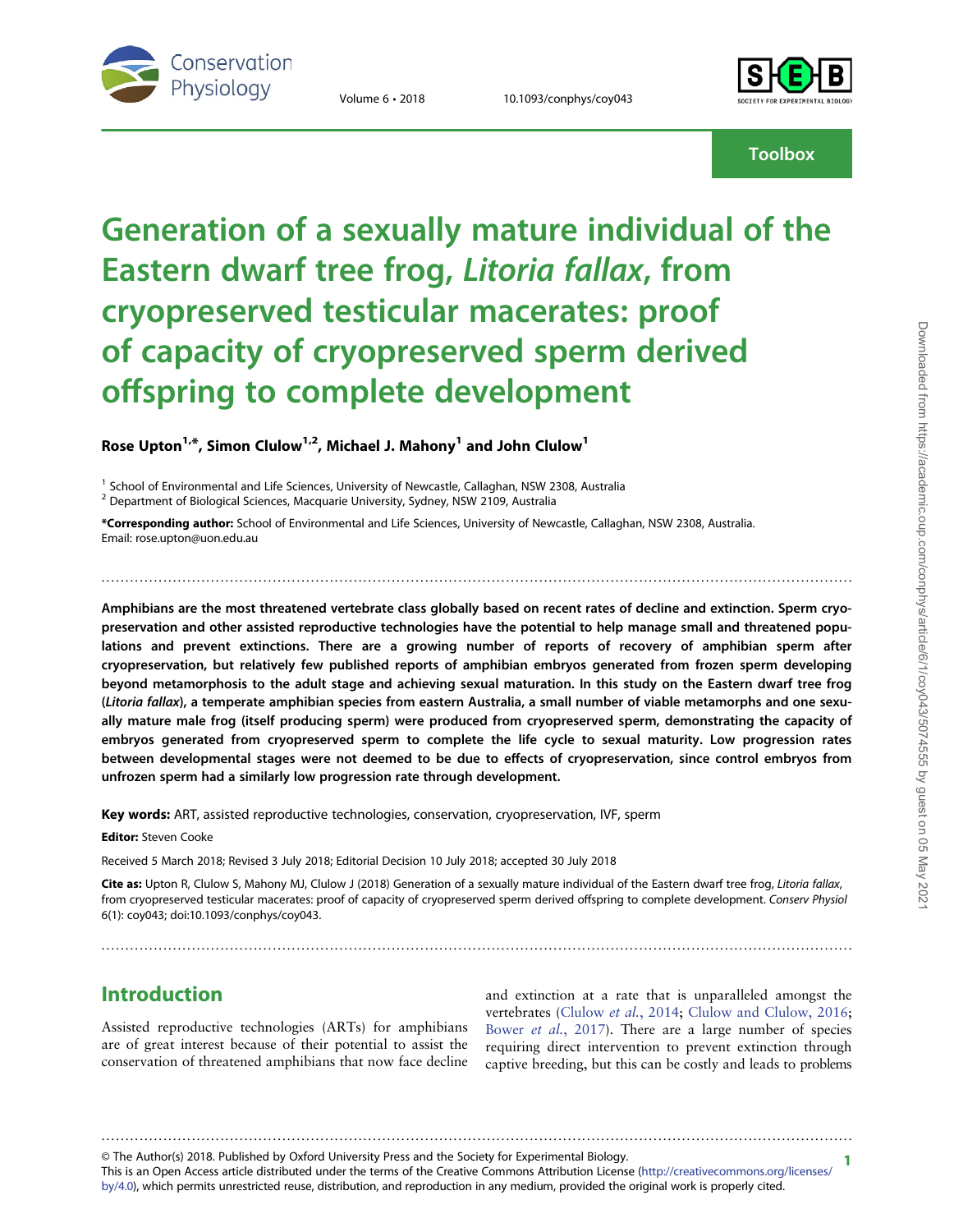of inbreeding and loss of genetic diversity [\(Snyder](#page-4-0) et al., 1996). The use of sperm cryopreservation to reduce captive colony costs by reducing the number of live animals required to maintain genetic diversity increases the efficiency and cost-effectiveness of such programmes [\(Clulow](#page-4-0) et al., 2014).

..............................................................................................................................................................

Considerable progress in cryopreservation of amphibian sperm has been reported since the first reports of the generation of embryos from cryopreserved sperm in 1998 [\(Browne](#page-3-0) et al., 1998; [Mansour](#page-4-0) et al., 2009; [Shishova](#page-4-0) et al., [2011](#page-4-0); [Langhorne](#page-4-0) et al., 2013; [Uteshev](#page-4-0) et al., 2013; [Clulow](#page-4-0) et al.[, 2014;](#page-4-0) [Clulow and Clulow, 2016;](#page-4-0) Pearl et al.[, 2017](#page-4-0)). Nevertheless, most reports of amphibian sperm cryopreservation deal with the recovery of sperm assessed by parameters such as motility and vitality but do not report developmental success to metamorphosis or beyond.

There are only a small number of studies that report development from cryopreserved sperm to blastulae ([Browne](#page-3-0) et al.[, 1998\)](#page-3-0), tailbud stage ([Proaño and Pérez, 2017\)](#page-4-0) swim-ming larvae [\(Mansour](#page-4-0) et al., 2009; [Shishova](#page-4-0) et al., 2011; [Langhorne](#page-4-0) et al., 2013; [Uteshev](#page-4-0) et al., 2013), one review reporting unpublished results of development past metamorphosis [\(Browne](#page-3-0) et al., 2011), and only one study that demonstrates the complete life cycle of amphibians generated from frozen sperm (Pearl et al.[, 2017](#page-4-0)).

The production of sexually mature adults from cryopreserved sperm is an important proof of concept in assisted reproduction generally, but especially for amphibians, since amphibian larvae produced by procedures such as nuclear transfer do not necessarily reach metamorphosis or develop to maturity [\(Di Berardino](#page-4-0) et al., 2003). Hence there is a need to demonstrate the completion of development to metamorphosis and beyond to the adult stage and sexual maturity in amphibians generated with cryopreserved sperm across a range of species to establish general applicability of the approach.

Here we report the completion of development to metamorphosis and sexual maturity of offspring produced from cryopreserved sperm of the Eastern dwarf tree frog.

#### Materials and methods

Litoria fallax is a pond-breeding species that spawns in a range of habitats across several months of the austral spring and summer (September to April), although males may call throughout the year. Thirty-five calling L. fallax males and seven gravid, ovulated females (found in amplexus following rain and storm events) were collected from ponds located in the Hunter Estuary (−32.84 S, 151.69 E), under NSW Scientific Licence SL101269, and euthanized by immersion in 0.4% w/v ethyl 3-aminobenzoate methanesulfonate (MS-222; Sigma Aldrich; E10521) buffered with 0.4% w/v sodium bicarbonate, followed by excision of the heart.

Males were collected ahead of time over December 2015 and housed in plastic terraria  $(30 \text{ cm} \times 18 \text{ cm} \times 20 \text{ cm})$ 

..............................................................................................................................................................

containing autoclaved gravel and aged tap water (to create an environment ~25% terrestrial and 75% aquatic) with no more than 15 individuals to a tank. Terraria were exposed to natural day light cycles and were supplied with crickets supplemented with Multical calcium/vitamin powder (Vetafarm, Wagga Wagga, NSW) three times weekly. Individuals were kept in this manner for at least a week prior to experiments taking place. Females found in amplexus on the 30 December 2015 were separated from the amplecting male and housed at 10°C in controlled temperature cabinets (TRISL-1175-2-SD; Thermoline Scientific, Wetherill Park, NSW) to delay oviposition [\(Sherman](#page-4-0) et al., 2010), allowing a delay in the commencement of IVF trials until 10–15 h following collection of animals from the field. All experimental work involving animal use was completed in accordance with the necessary guidelines under University of Newcastle ethics approval A-2013-328.

Four testicular macerates were prepared in 100 μl Simplified Amphibian Ringer (SAR; 113mM NaCl, 1mM CaCl<sub>2</sub>,  $2mM$  KCl,  $3.6mM$  NaHCO<sub>3</sub>; recipe as used by [Browne](#page-3-0) et al.[, 1998\)](#page-3-0) by teasing apart the testes within the specified volume using fine forceps. One of these was used as an unfrozen control macerate (UF1), used purely to demonstrate viability and fertility of oocytes, and pooled both testes from five male L. *fallax*. The remaining three macerates (CR1, CR2 and CR3) each pooled both testes of 10 male L. fallax per macerate (to adjust for loss of sperm and a decrease in sperm concentration following cryopreservation and washing procedure), and were cryopreserved in the following way: each macerate was extended at a dilution ratio of 1:6 with 15% v/v dimethyl sulfoxide (Me<sub>2</sub>SO) and 1% w/v sucrose solution immediately after maceration, before being loaded into 250 μl cassou straws. The cryoprotectant solution was modified from that of [Browne](#page-3-0) et al. (1998), following results of experimental observations indicating that 1% w/v sucrose was more appropriate for this species than 10% w/v sucrose in the extender (our unpublished work). Straws were loaded into the chamber of a controlled programmable freezing device (Cryologic, model CL3300) and frozen using a cooling ramp adapted from [Browne](#page-3-0) et al. (1998); briefly, this included a 10 min hold step at 2° followed by a  $-1$ °C min<sup>-1</sup> ramp to  $-8^{\circ}$ C, a  $-3^{\circ}$ C min<sup>-1</sup> ramp to  $-16^{\circ}$ C and a  $-3.4^{\circ}$ C  $min^{-1}$  ramp to  $-80^{\circ}$ C, followed by quenching in liquid nitrogen ([Browne](#page-3-0) et al., 1998).

Straws were subsequently thawed at room temperature (after a minimum quench time of 30 min within liquid nitrogen) and taken through a wash protocol to remove cryoprotectants. Thawed macerates were centrifuged twice for 2 min at  $1000 \times g$ , first in 500 μl, and a second time in 100 μl of SAR. Following centrifugation, each macerate was activated by a 1:6 dilution in distilled water and added to ova (removed from the oviducts of euthanized, ovulated females) in a dry 3.5 mm diameter petri dish. Twenty minutes was allowed for fertilization (indicated by rotation of the animal pole to the upper surface of the ovum) before flooding the dish with 2 ml of 10% v/v SAR.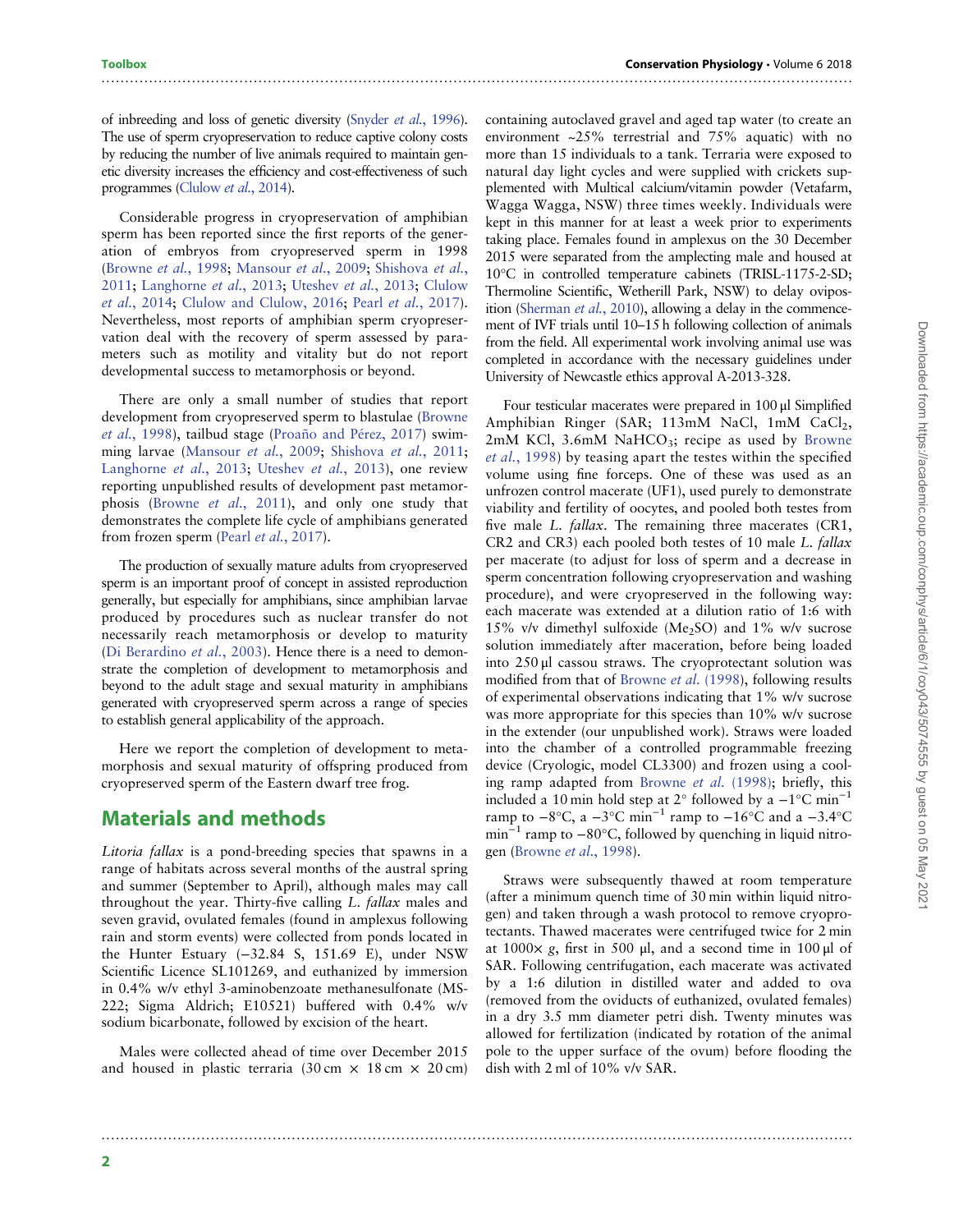The ova from seven female L. fallax (found in amplexus) were used in the experiment, with 30–100 oocytes per petri dish depending on the number of ova recovered from each female. Ova from each female were fertilized with unfrozen macerate UF1 and with two of CR1, CR2 or CR3 frozen– thawed macerates. Sperm concentrations were not measured directly in individual dishes but were calculated from the macerates after cryopreservation and were in the order of  $2.75 \times 10^6$  for the fresh macerate and  $4.2 \times 10^5$  to  $2.5 \times 10^6$ to cells per ml for two of the cryopreserved macerates, but were not measured in the third.

After the completion of IVF, the hatching, development and metamorphosis of the fresh control and experimental cryopreserved sperm treatments were monitored for 20 weeks. The sexual maturity of two adult (both male) frogs derived from the IVF procedures (observed ~1 year after fertilization), one resulting from the use of thawed, cryopreserved sperm and one resulting from the control group using unfrozen sperm, were tested by determining the presence of sperm in urine after administration of human chorionic gonadotropin (hCG) (Chorulon; MSD Animal Health, Bendigo, Victoria) at a dosage rate of 3 IU/g body weight (a dosage rate within reported range causing sperm release in anurans [\(Kouba](#page-4-0) et al., 2012; [Clulow](#page-4-0) et al., 2018)).

Frequency data were analysed by chi-square contingency analysis, subjected to Yates correction where cell numbers were below 10. Statistical calculations were computed via the Vassarstats portal ([http://www.vassarstats.net/\)](http://www.vassarstats.net/).

#### **Results**

The number of embryos produced from each treatment (summed across the replicates) and the progression to later developmental stages are shown (Table 1). Progression to hatched tadpoles was significantly higher in cryopreserved replicates  $(X^2, P < 0.001)$ , and progression to mature tad-<br>poles (Fig. 1B-C), from hatched tadpoles (Fig. 1A), was poles (Fig [1B](#page-3-0)–C) from hatched tadpoles (Fig. [1](#page-3-0)A) was

nominally higher (but not statistically higher with Yates corrected  $X^2$ ,  $P = 0.086$ ) in unfrozen macerate IVF's.

Taken together, the data show a similar progression between unfrozen and cryopreserved macerate offspring, indicating that the relatively low progression to metamorphosis and sexual maturity (Fig. [1](#page-3-0)) was a function of loss between developmental stages and not due to deleterious effects of macerate cryopreservation.

#### **Discussion**

..............................................................................................................................................................

The purpose of this study was to demonstrate that cryopreserved sperm of L. fallax are capable of producing viable larvae that reach metamorphosis and sexual maturity. Although, no adult females were produced in this study, and the overall survival rates were low, the production of sperm from the male generated from cryopreserved sperm indicates that sexual maturity and the production of gametes in offspring generated from frozen sperm in this species is feasible. Low survival rates observed during the study were most likely due to sub-optimal IVF conditions or ova quality that impacted later development stages, resulting in few individuals reaching metamorphosis and beyond. Nevertheless, as embryos experienced similar rates of abnormalities within the unfrozen treatment compared to the cryopreserved sperm treatment, the cause of the problems are not related to cryopreservation. It is likely that further optimization of the IVF protocol used here may result in a higher hatching rate from both unfrozen and cryopreserved sperm IVF in this species. Further investigation should result in improved developmental success after IVF in this species. IVF conditions that need to be investigated to increase embryo survival include holding times for ova and sperm prior to mixing, ionic composition and osmolality of media ([Edwards](#page-4-0) et al., 2004) and possibly inclusion of anti-oxidants, since reactive oxygen species damage to gametes and embryos is a possible cause of embryonic loss [\(Guerin](#page-4-0) et al., 2001).

Table 1: Development to various life cycle stages from ova of L. fallax fertilized with unfrozen control ( $n = 7$  IVF replicates) and cryopreserved testicular macerates ( $n = 14$  IVF replicates)

| Stage                                                            | Unfrozen macerates-no. surviving<br>(7 IVF replicates) | Cryopreserved macerates-no. surviving<br>(14 IVF replicates) |
|------------------------------------------------------------------|--------------------------------------------------------|--------------------------------------------------------------|
| Embryo (Gosner Stages 1-19)                                      | 351/413 (84.9%)                                        | 216/603 (35.8%)                                              |
| Hatched Tadpole (Gosner Stage 20)                                | 105 (29.9%)                                            | 133 (61.5%)                                                  |
| Mature Tadpoles (pre-metamorphosis;<br>Gosner stage 41)          | $10(9.5\%)$                                            | $4(3.0\%)$                                                   |
| Metamorphosis (undergoing metamorphosis;<br>Gosner stages 42-45) |                                                        | 4                                                            |
| Juvenile Frog (tail absorbed; Gosner Stage 46)                   |                                                        |                                                              |
| <b>Sexually Mature Frog</b>                                      |                                                        |                                                              |

..............................................................................................................................................................

Percentage values indicate percent at previous stage proceeding to the following stage in each treatment.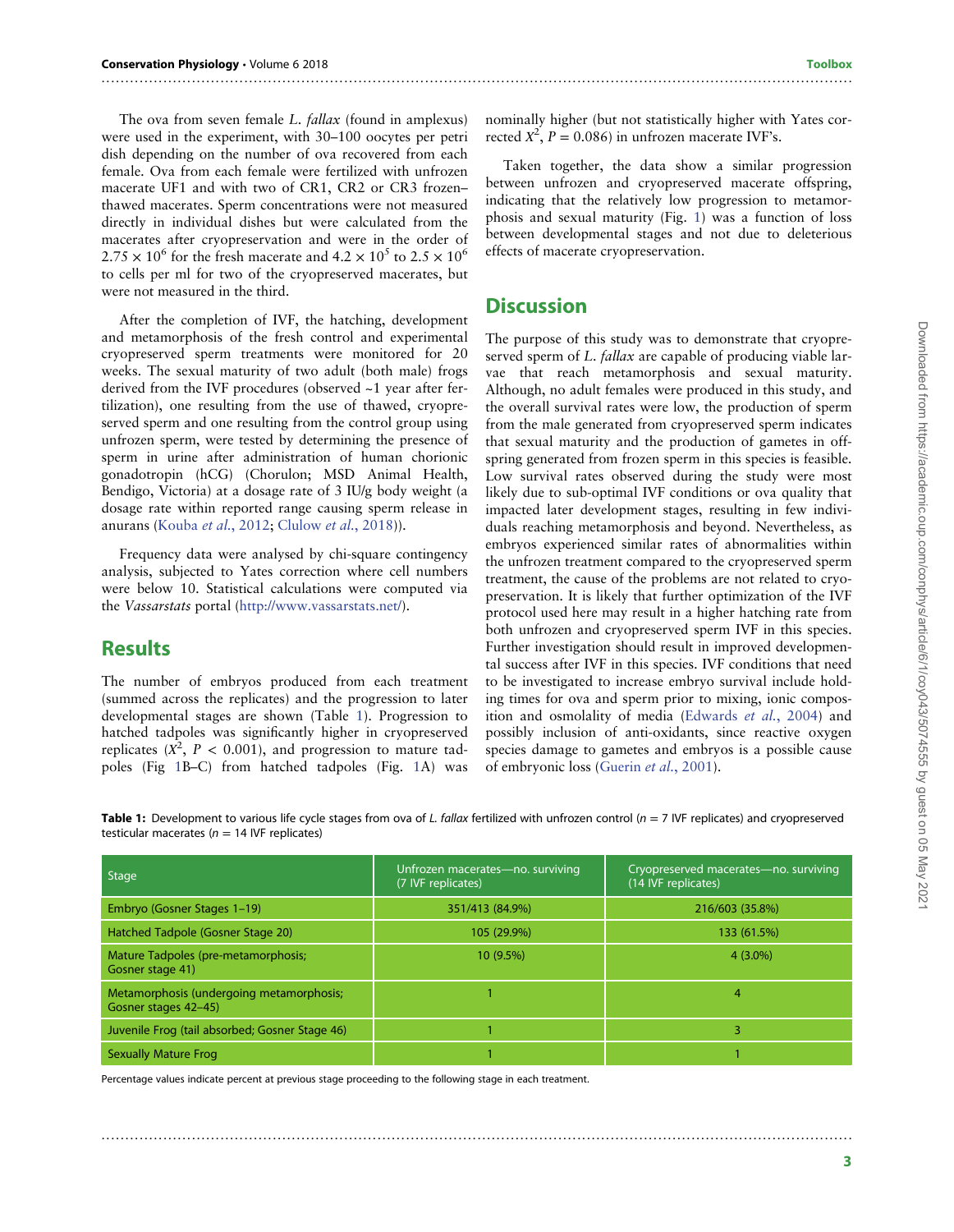

<span id="page-3-0"></span>..............................................................................................................................................................

Figure 1: Images of L. fallax of varying developmental stages produced from cryopreserved testicular macerates in this investigation (Gosner Stages 20–46). A. freshly hatched, free-swimming tadpole; 5 mm, Gosner Stage 20. B. Tadpole nearing metamorphosis, hind legs beginning to develop; Gosner Stage 35, 20-30 mm. C. Tadpole with fully developed hind legs; Gosner Stage 40, 30-40 mm. D. Metamorph, Forelimb eruption and tail resorption commenced; Gosner Stage 42, 30–40 mm. E. Juvenile Frog; Tail resorbed; Gosner Stage 46, 10–20 mm. F. Sexually mature male, 20–30 mm. Photo credit: R. Upton (A), S. Mahony (B–F).

Even though there are reports of the cryopreservation of sperm from a growing number of amphibian species, and the generation of embryos and tadpoles for some of those species (Browne et al., 1998; Mansour et al.[, 2009, 2010;](#page-4-0) [Shishova](#page-4-0) et al.[, 2011;](#page-4-0) [Langhorne](#page-4-0) et al., 2013; [Uteshev](#page-4-0) et al., 2013; [Clulow](#page-4-0) et al., 2014; [Clulow and Clulow, 2016](#page-4-0); [Pearl](#page-4-0) et al., [2017](#page-4-0); [Proaño and Pérez, 2017](#page-4-0)), this study provides one of only two reports for amphibians in which the production of sexually mature adult frogs derived from cryopreserved sperm has been demonstrated, either through the production of a mature individual producing gametes (as in this study), or through the generation of fertile adults that subsequently reproduced (Pearl et al.[, 2017](#page-4-0)). Consequently, this study provides additional proof of concept support for the capacity to use ARTs in declining amphibian species in captive breeding and conservation programmes. Nevertheless, the authors know of only one captive breeding programme involving an endangered species that has incorporated the use of cryopreserved sperm to add back lost wild-type genes to the captive bred population ([Howard](#page-4-0) et al., 2015).

Given the serious decline of amphibian species globally, there is pressure to apply efficient and optimized captive breeding to amphibian conservation using best practice approaches that avoid adverse outcomes such as selection for domestic traits and loss of genetic fitness associated with captive breeding [\(Snyder](#page-4-0) et al., 1996; [Kraaijeveld-Smit](#page-4-0) et al., [2006](#page-4-0); Griffi[ths and Pavajeau, 2008](#page-4-0); Bowkett, 2009). There is a strong argument that the proof of concept of capacity to

generate sexually mature animals from cryopreserved sperm demonstrated here and elsewhere should be considered by amphibian conservation programme managers for incorporation into their breeding protocols to maximize retention of wild-type genetic diversity.

### Acknowledgements

We thank Stephen Mahony for providing photographs. We also thank Lesley Wong and Rebecca Seeto who provided laboratory assistance. This research did not receive any specific grant from funding agencies in the public, commercial, or not-for-profit sectors.

#### References

..............................................................................................................................................................

- Bower DS, Lips KR, Schwarzkopf L, Georges A, Clulow S (2017) Amphibians on the brink. Science 357: 454.
- Bowkett AE (2009) Recent captive‐breeding proposals and the return of the ark concept to global species conservation. Conserv Biol 23: 773–776.
- Browne RK, Clulow J, Mahony MJ, Clark AK (1998) Successful recovery of motility and fertility of cryopreserved cane toad (Bufo marinus) sperm. Cryobiology 37: 339–345.
- Browne R, Li H, Robertson H, Uteshev V, Shishova N, McGinnity D, Nofs S, Figiel C, Mansour N, Lloyd R (2011) Reptile and amphibian